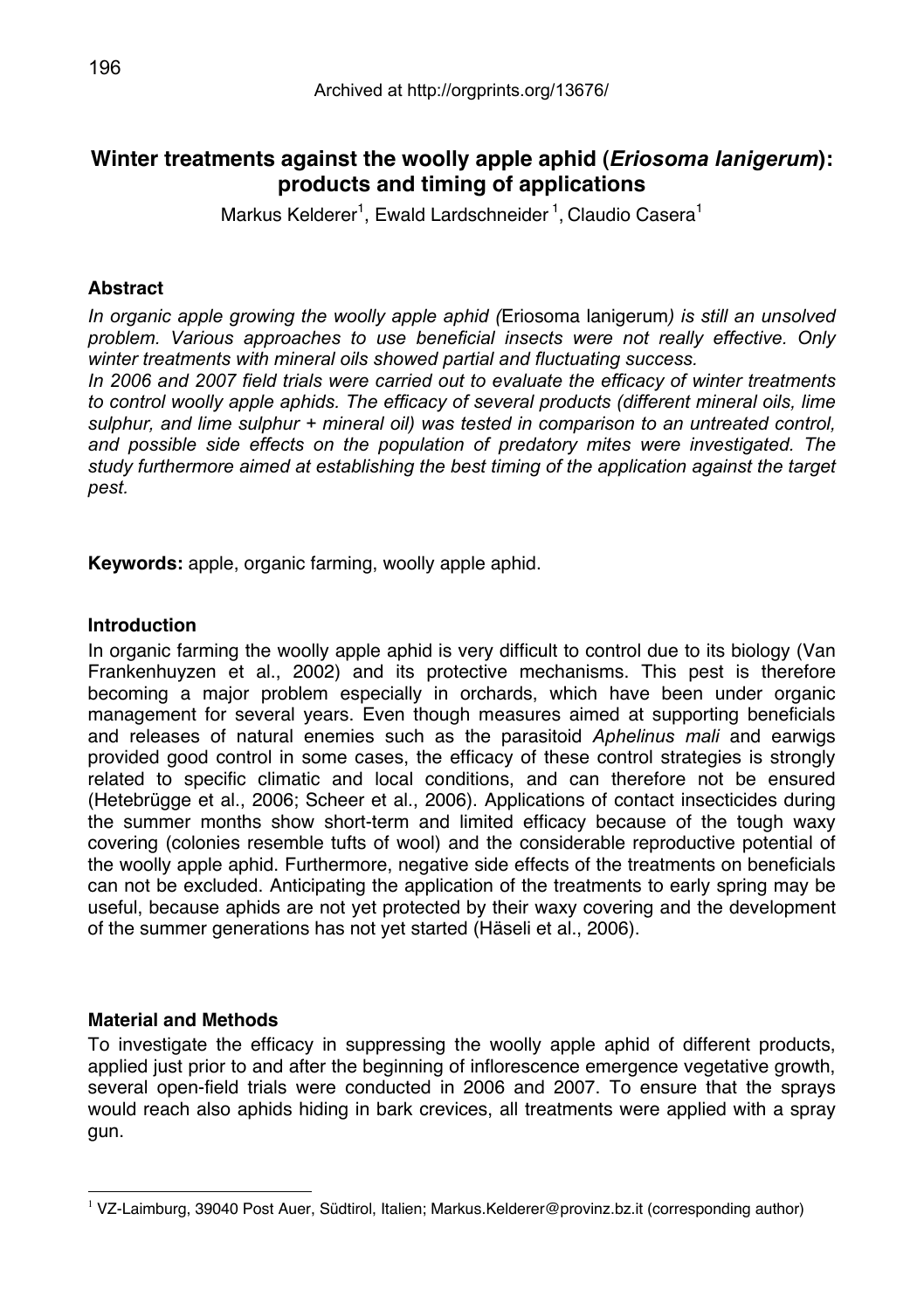Study sites:

Trials were conducted in two different apple orchards.

Study site 1: Location: Tramin (South Tyrol – Italy) Cultivar/Rootstock: Morgenduft / M4, Row x plant spacing: 4 x 5 m Year of planting: 1987 Experimental design: 3 randomized blocks of 8 trees each (2 buffer trees included)

Study site 2: Location: Montiggl (South Tyrol – Italy) Cultivar/Rootstock: Braeburn/M9 Row x plant spacing: 2.7 x 0.8 m Year of planting: 1996 Experimental design: 3 randomized blocks of 7 trees each (2 buffer trees included)

### Data assessment

Assessments on woolly apple aphids:

Due to the differences among study sites and pest pressure, different assessment methods were used: in study site 1 (Tramin) the development of new woolly apple aphid colonies was evaluated on former sites of aphid infestation, while in study site 2 (Montiggl) the number and size of new aphid colonies was assessed in a previously selected area of each tree in order to determine the aphid infestation projected to the entire tree volume. Assessments on predatory mites:

In study site 1, within each plot, 25 leaves were collected and the number of spider mites and predatory mites present on the leaves was determined according to Boller's method.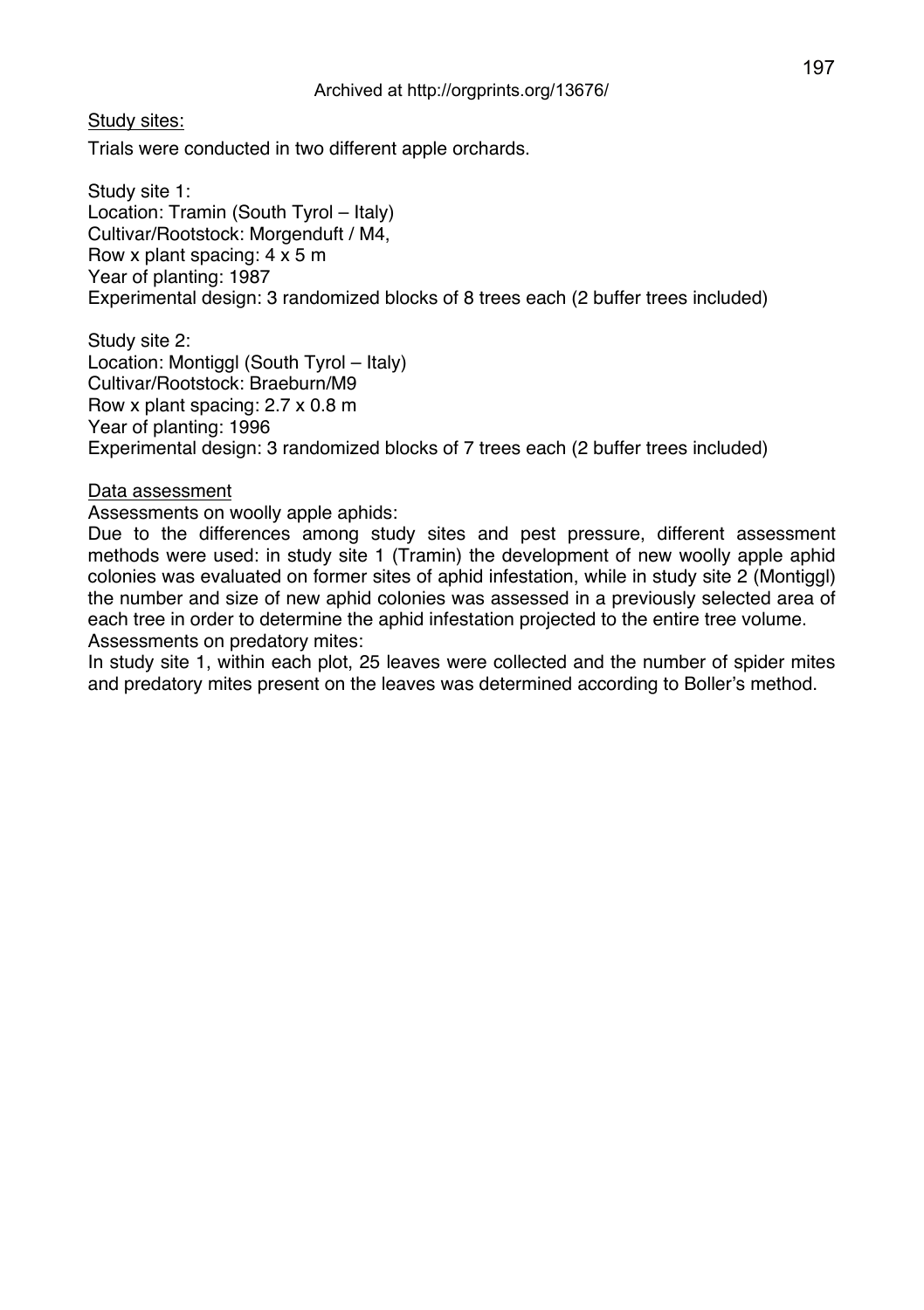| i                                                                  |
|--------------------------------------------------------------------|
|                                                                    |
| ֖֖֧ׅ֧֧ׅ֧֧֧ׅ֧֧֛֚֚֚֚֚֚֚֚֚֚֚֚֚֚֚֚֬֕֝֓֕֓֕֓֡֬֝֬֝֬֝֬֝֬֓֝֬֝֬֜֓֝֬֝֬֜֓<br>3 |
| ءِ<br>م                                                            |
|                                                                    |
|                                                                    |

Table 1: summary of the treatments tested in 2006 and 2007 in t Table 1: summary of the treatments tested in 2006 and 2007 in the different study sites (active ingredient, formulated product, producer, applied rate, phenological stage of the target crop, and application date; LS=Lime sulphur)

|                 | Year Study site | Active substance    | Formulated product              | Producer                         | Rate (I/hl)        | stage (BBCH)<br>Phenological | Applic. date |
|-----------------|-----------------|---------------------|---------------------------------|----------------------------------|--------------------|------------------------------|--------------|
|                 |                 | Lime sulphur        | Calcium                         | Solfotecnica                     | $\frac{1}{25}$     | 50                           | 23.03.2006   |
|                 |                 | LS + Mineral oil    | Calcium + Oliocin               | Solfotecnica + Bayer 13.51 + 2.5 |                    | 50                           | 23.03.2006   |
| <b>a o o o</b>  |                 | Mineral oil         | Oliocin                         | <b>Bayer</b>                     | $\frac{5}{2}$      | 50                           | 23.03.2006   |
|                 | a               | Rape oil product    | Insect <sub>23</sub>            | Ligno Tec                        | $\frac{5}{2}$      | 50                           | 23.03.2006   |
|                 | $E -$           | Sulphur-oil product | Polithiol                       | Cerexagri                        | $\overline{\circ}$ | 50                           | 23.03.2006   |
|                 | n               | Mineral oil         | Oliocin                         | Bayer                            | $\frac{5}{2}$      | 57                           | 12.04.2006   |
|                 |                 | Untreated control   |                                 | ï                                | $\blacksquare$     |                              |              |
|                 |                 | Lime sulphur        | Polisolfuro di Calcio           | Polisenio                        | $\frac{1}{25}$     | S <sub>2</sub>               | 13.03.2007   |
|                 |                 | LS + Mineral oil    | Polisolfuro di Calcio + Oliocin | Polisenio + Bayer                | $13.51 + 2.5$      | S                            | 13.03.2007   |
| $Q$ $Q$ $Q$ $R$ |                 | Mineral oil         | Oliocin                         | Bayer                            | 2.5                | 52                           | 13.03.2007   |
|                 | ε<br>α          | Rape oil product    | Insect <sub>23</sub>            | Ligno Tec                        | $\frac{5}{2}$      | 52                           | 13.03.2007   |
|                 | $\cdot$ –       | Sulphur-oil product | Polithiol                       | Cerexagri                        | $\overline{6}$     | S <sub>2</sub>               | 13.03.2007   |
|                 | c               | Mineral oil         | Oliocin                         | Bayer                            | $\frac{5}{2}$      | 57                           | 05.04.2007   |
|                 |                 | Untreated control   |                                 |                                  |                    |                              |              |
|                 | ⊵<br>$\circ$    | Lime sulphur        | Polisolfuro di Calcio           | Polisenio                        | $\frac{1}{25}$     | 5                            | 03.03.2007   |
|                 | c               | LS + Mineral oil    | Polisolfuro di Calcio + Oliocin | Polisenio + Bayer                | $13.51 + 2.5$      | 5                            | 03.03.2007   |
|                 |                 | Mineral oil         | Oliocin                         | <b>Bayer</b>                     | $\frac{5}{2}$      | 5                            | 03.03.2007   |
| 8 0 0 N         |                 | Rape oil product    | Insect <sub>23</sub>            | Ligno Tec                        | $\frac{5}{2}$      | 5                            | 03.03.2007   |
|                 | ත<br>ත          | Sulphur-oil product | Polithiol                       | Cerexagri                        | $\overline{6}$     | 5                            | 03.03.2007   |
|                 |                 | Untreated control   |                                 |                                  |                    |                              |              |

# Archived at http://orgprints.org/13676/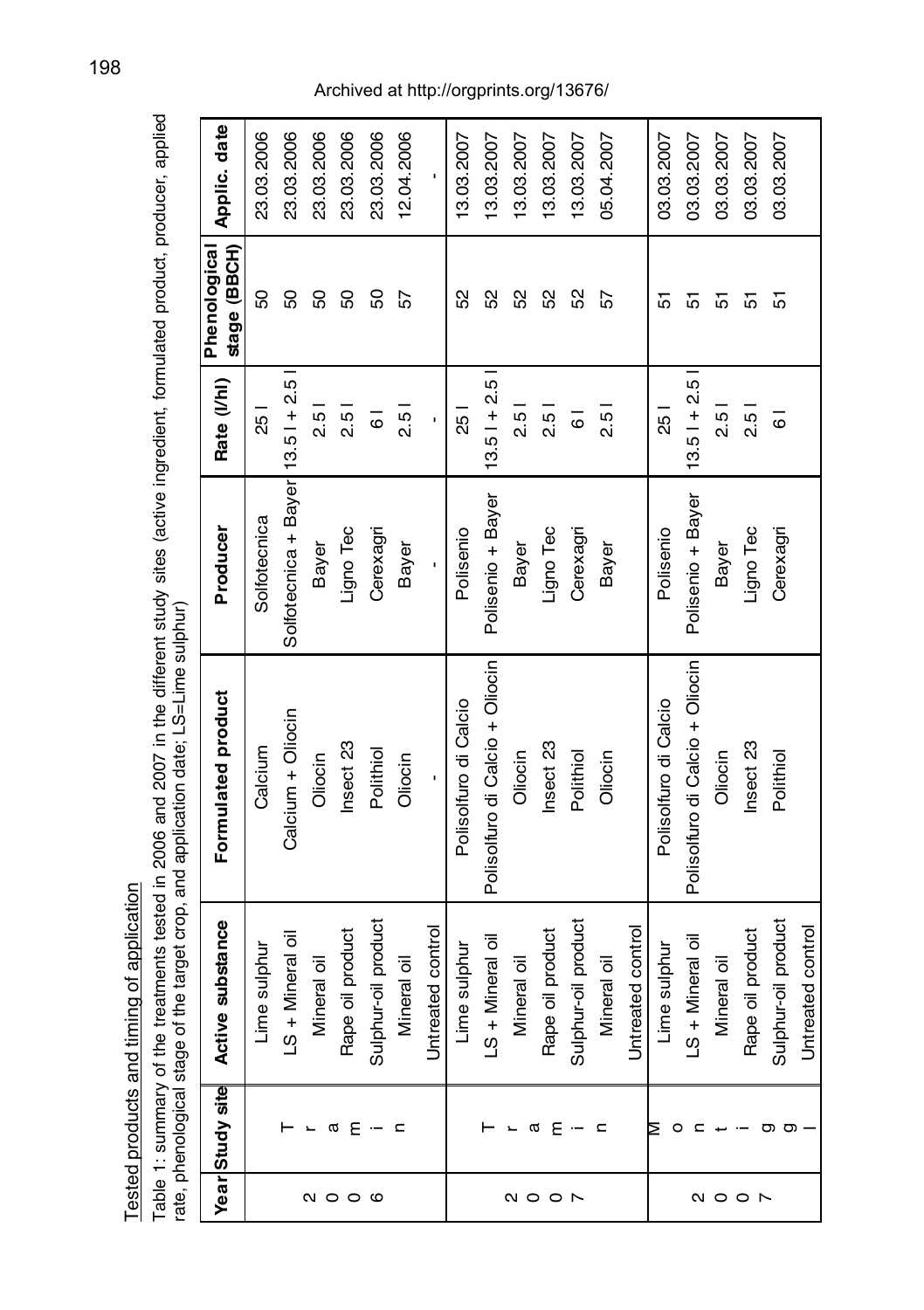### **Results**

At the study site 1 (Tramin) the same treatments were compared in 2006 und 2007. In both years the treatments lime sulphur + mineral oil, rape oil product, and sulphur-oil product showed highest efficacy in reducing woolly apple aphid infestations, while treatments where only lime sulphur and only Mineral oil was applied at BBCH 50 showed lower efficacies, especially in 2006 (Fig. 1). A slight reduction of the aphid infestation compared l was observed when mineral oil was applied alone at the pink bud stage (BBCH 57) in 2006, but not in 2007. A slight reduction of the aphid infestation compared to the untreated control was observed when mineral oil was applied alone at the pink bud stage (BBCH 57) in 2006, but not in 2007.



Figure 1: woolly apple aphid infestation (mean colony size in mm²) in study site 1 (Tramin) in 2006 and 2007 in the different treatments. Statistics: One-way ANOVA, Tukey's Post-Hoc repeated comparison p=0,05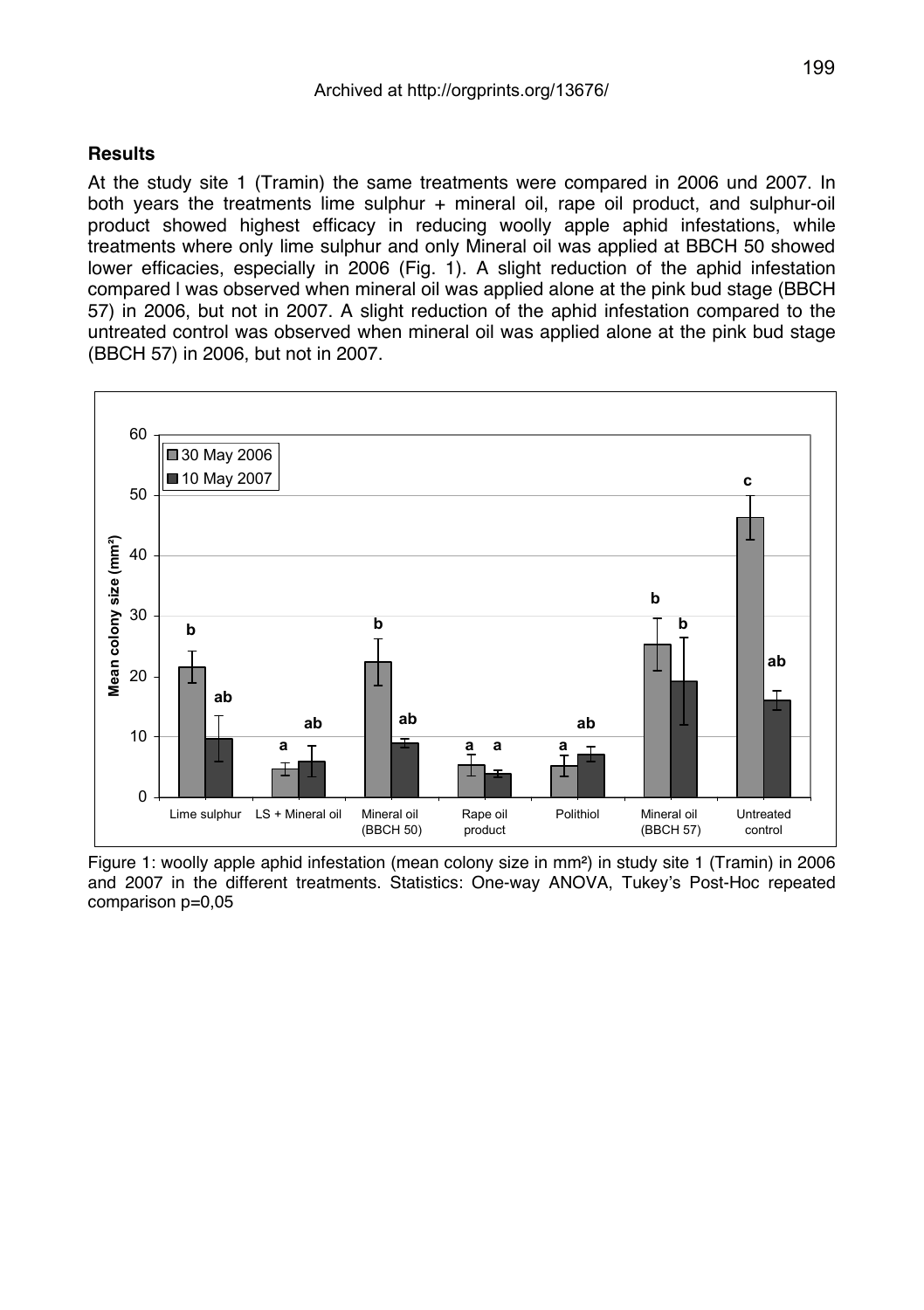

Figure 2: woolly apple aphid infestation (mean projected colony size/tree) in study site 2 (Montiggl) on 9 May and 26 June, 2007. Statistics: One-way ANOVA, Tukey's Post-Hoc repeated comparison p=0,05

In 2007, two aphid infestation assessments were conducted in study site 2 (Montiggl), one at the beginning of May and one at the end of June. In May, the infestation level was generally low in all plots, untreated control plots included, but it increased in June (Fig. 2). On both assessment dates, the treatments lime sulphur + mineral oil, mineral oil, rape oil product, and sulphur-oil product showed good and comparable efficacies in reducing woolly aphid infestations, while lime sulphur alone was again less effective than the other treatments.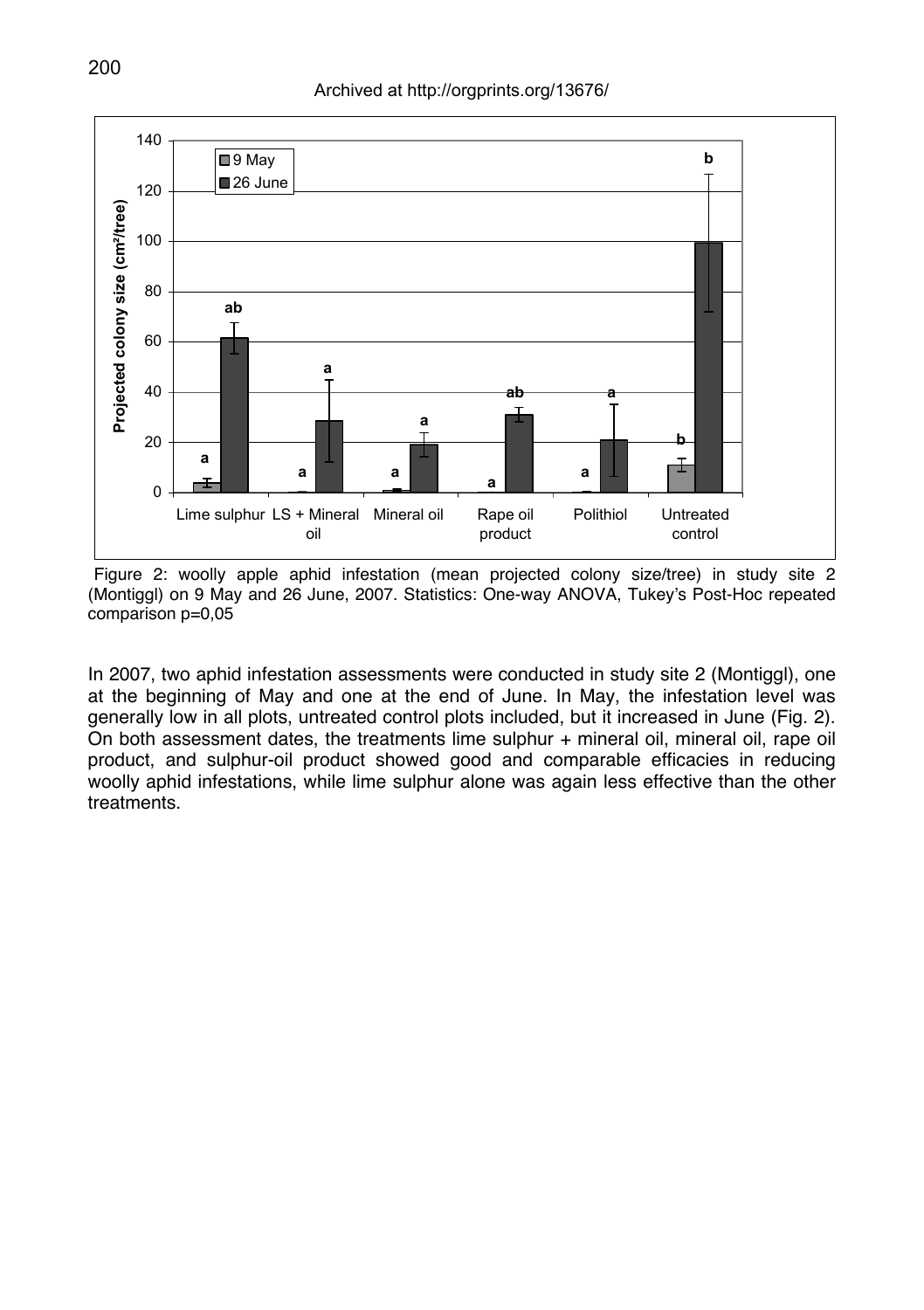

Figure 3: number of predatory mites/25 leaves in study site 1 (Tramin) in the different treatments in 2007. Statistics: One-way ANOVA, Tukey's Post-Hoc repeated comparison p=0,05

All treatments negatively affected the population of predatory mites (Fig. 3). Four months after the first treatment application (assessment date: 26 June 2007), in all the treated plots the population of predatory mites was still considerably lower than in the untreated control plots. The side effects of only mineral oil on the population of predatory mites were less harmful when the product was applied at the pink bud stage than when applied at inflorescence emergence**.**

#### **Discussion**

The trials conducted in 2006 and 2007 evidenced a good and promising efficacy in reducing woolly apple aphid infestations of tank mixtures of mineral oil with sulphur and rape oil based products. The early application of the treatment (just prior to bud burst) seems to be of sound importance to ensure acceptable efficacy values. At this phenological stage, the overwintering aphids are already active, but their waxy covering is not yet adequately developed.

In the randomized trials the treatments were applied per hand with the spray gun. In 2007 in one side (Klotz) a practical experience (applying lime sulphur and oil with a transverse current blower) were carried out to compare the results in the randomized trail with a practical application technique. As expected the results were good, although the efficacy was something lower than in the randomized plots.

In case of high pest pressure and favourable climatic conditions, the woolly apple aphid populations increased during spring in all plots, but infestation levels were considerably lower in the treated plots than in the untreated control plots. Even though all treatments showed strong negative side effects on the population of predatory mites, the presence of harmful spider mites was negligible in all plots.